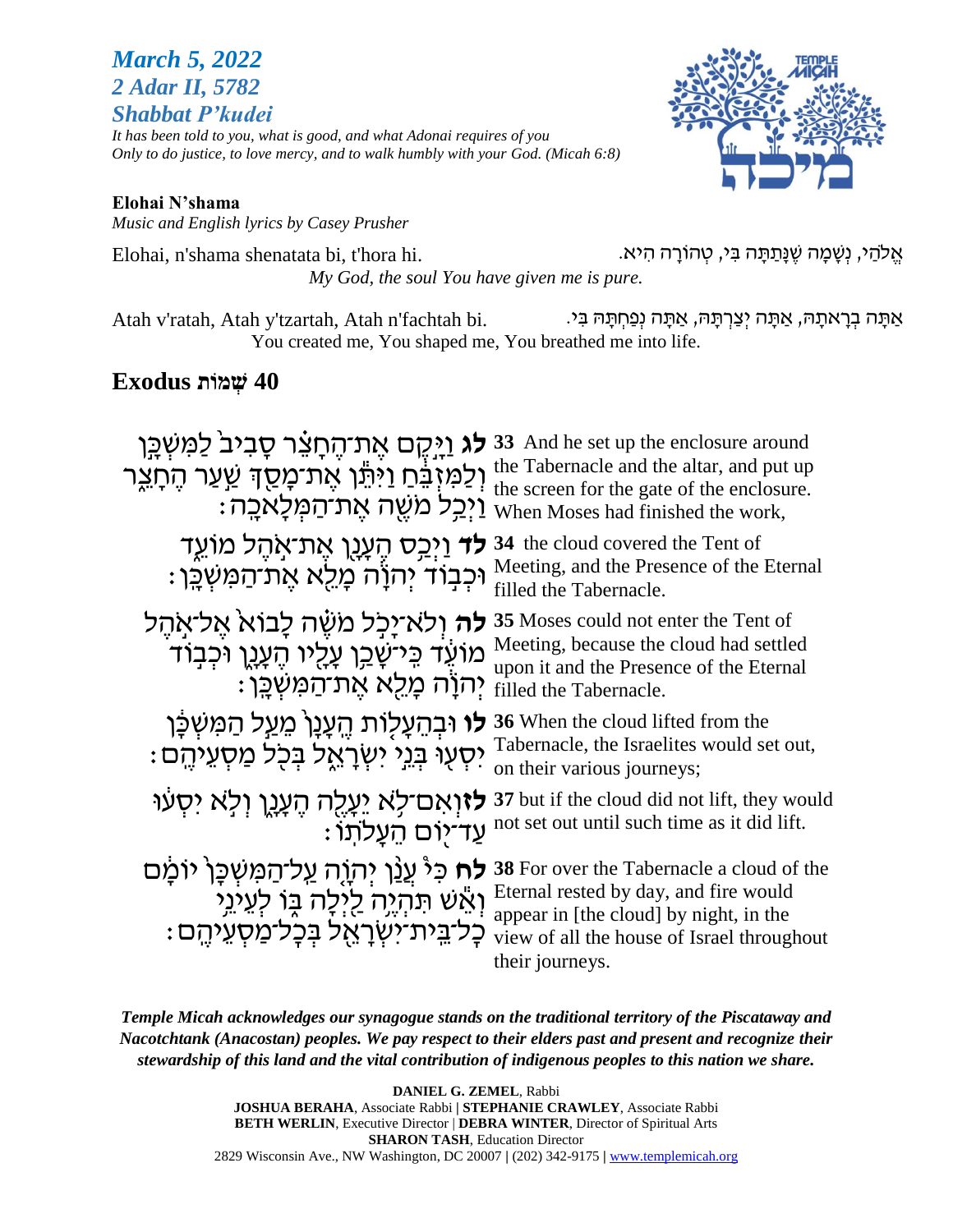## **Blessing Before the Haftarah Reading**

Blessed are you, Adonai our God, whose spirit inspired our prophets, and whose spirit inspires us to thoughtfully discern their words. Each generation that has come before has taught and made our prophets words their own. Thank you for *binah*, understanding, and *deah*, knowledge: for the opportunity to choose the holy words that we pass on to the next generation.

## **Haftarah for P'kudei: I Samuel 17:37-50**

*We read the story of David and Goliath (referred to as "the Philistine"). In parashat P'kudei, there is a strong emphasis on the priestly garments. In this selection from 1 Samuel, we see David make a number of decisions about what to wear in battle. Ultimately, he chooses the clothing that feels most like him, and that leads to his comfort and success.*

| <b>לז</b> וַיֹּאמֵר ْדָודׂ יִהוָׂה אֲשֶׁר הִצְלֵנִי<br>מְיַּד הָאֲרִי וֹמְיֵּד הַדֹּב הִוּא יַצִּילֶנִי<br>מְיַּד הַפְּלִשְׁתָּי הַזֶּה וַיֹּאמֶר שָׁאָוּל<br>ּאֵל־דָּוִדֹּ לֵךְ וַיֹּהְוָה יִהְיֵה עְמֵךָ:                                            | 37 "The Eternal," David went on, "who<br>saved me from lion and bear will also<br>save me from that Philistine." "Then go,"<br>Saul said to David, "and may the Eternal<br>be with you!" |
|--------------------------------------------------------------------------------------------------------------------------------------------------------------------------------------------------------------------------------------------------------|------------------------------------------------------------------------------------------------------------------------------------------------------------------------------------------|
| <b>לח</b> וַיַּלְבֵּשׁ שַׁאָוּל אֱת־דַּוְד <sup>ִּ</sup> מֲדַיו<br>וְנָתֵן קִוֹבַע נְחָשֶׁת עַל־ראשָׂו וַיַּלְבֵּשׁ<br>: אתו שריוו                                                                                                                     | 38 Saul clothed David in his own<br>garment; he placed a bronze helmet on<br>his head and fastened a breastplate on                                                                      |
| 39 David girded his sword over his לט וַיַּחְגָּר דַוֹד אֲת־חַרְבֿוֹ מֵעַל<br>לִמְדִיו וַיְּאֵל לַלֵבֶת בֵּי לְא־נְסֵה<br>וַיֹּאמֶר דָּוִד אֵל־שַׁאוּל לִא אוּ <u>כ</u> ל<br>לַלֵּכֶת בַּאֲלֵה כֵּי לְא נִסֳיתִי וַיִּסְרֵם<br><u>דִּוֹד מֵעֲלִיו:</u> | garment. Then he tried to walk; but he<br>was not used to it. And David said to<br>Saul, "I cannot walk in these, for I am not<br>used to them." So David took them off.                 |
| <b>מ</b> וַיּקֵּח מַקְלוֹ בִּיָדוֹ וַיּבִחַר־לִוֹ<br>חֵמִשֶּׁה חַלַּקֵי־אֲבָנֵים   מִן־הַ <u>נַּ</u> ֹחַל<br>וַיֵּשֵׂם אֹתַֿם בִּכְלִי הָרעִים אֲשֶר־לֵו<br>וּבַיַּלִקוּט וְקַלְעָוֹ בְיָדָוֹ וַי <u>ּג</u> ְשׁ אֵל־<br>ּהַפְּלִשְׁתֵּי                | 40 He took his stick, picked a few<br>smooth stones from the wadi, put them in<br>the pocket of his shepherd's bag and,<br>sling in hand, he went toward the<br>Philistine.              |
| <b>מא</b> וַיֵּלֵךְ הַפְּלִשְׁתֵּי הֹלֵךְ וְקָרֵב<br>ּאֵל־דָּוֶד וְהָאֱיֹשׁ נֹשֵׂא הַצִּנָּה לִפְנֵיו                                                                                                                                                  | The Philistine, meanwhile, was<br>41<br>coming closer to David, preceded by his<br>shield-bearer.                                                                                        |
| <b>מב</b> וַיַּבֵּט הַפְּלִשְׁתֶּי וַיִּרְאֶה אֶת־דָּוֶד<br><u>וַיִּבְזֶ</u> הוּ כֵּי־הָיָה <u>נַעַר וְא</u> ַדְמֹנֵי עִם־<br><u>יפֵה מַרְאֵה:</u>                                                                                                     | 42 When the Philistine caught sight of<br>David, he scorned him, for he was but a<br>boy, ruddy and handsome.                                                                            |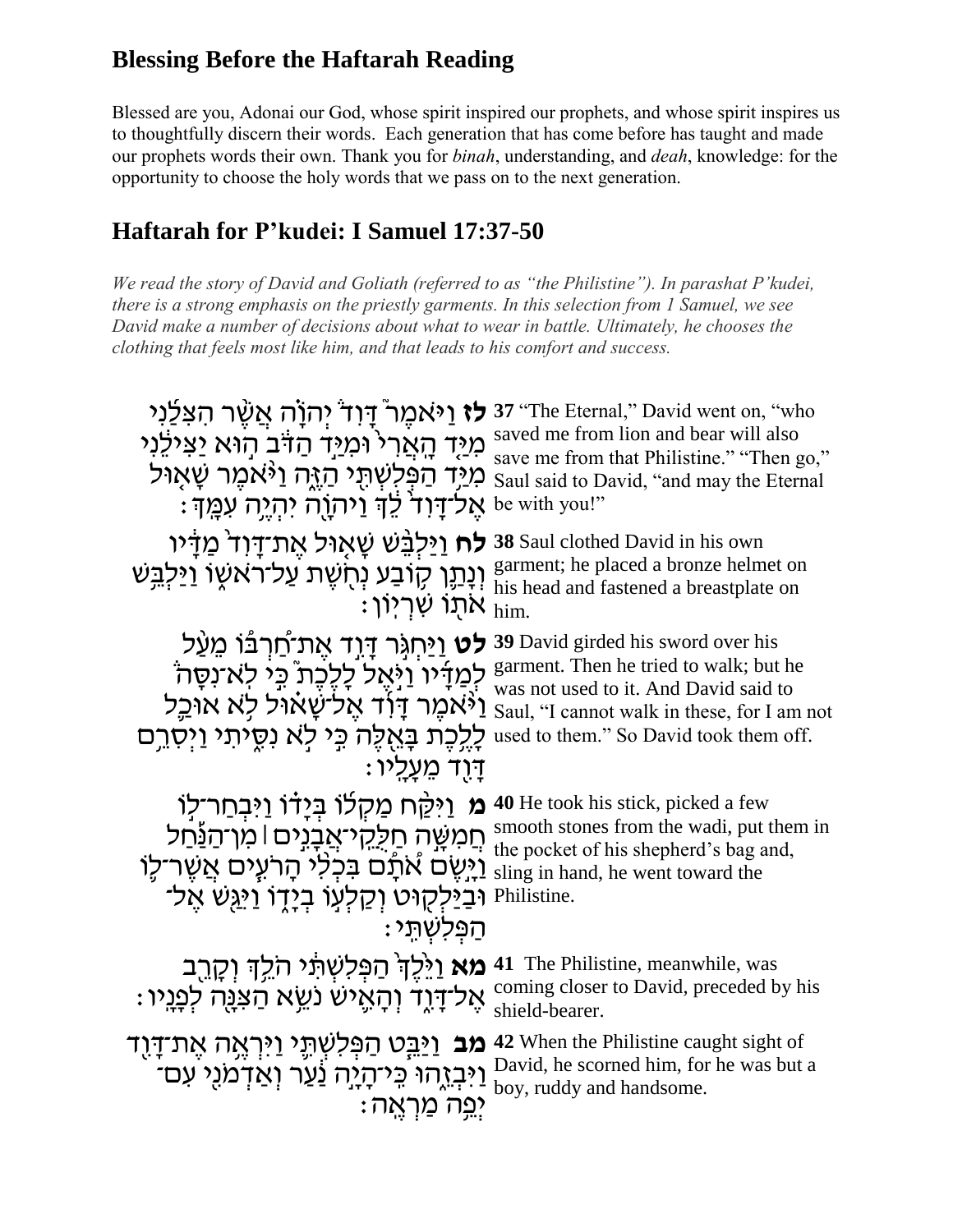| <b>מג</b> וַיָּאמֵר הַפְּלִשְׁתִּי אֵל־דָוֹד הַבֵּלֵב<br>אַנֹכִי כֵּיאַתָּה בֵא־אֵלֵי בַּמַּקְלָוֹת<br>ַוַיִּקַלֵּל הַפְּלִשְׁתֶּי אֵת־דָוָד בֵּאלהָיו                                                                                                                                    | 43 And the Philistine called out to David,<br>"Am I a dog that you come against me<br>with sticks?" The Philistine cursed David<br>by his gods;                                                                                                                                                |
|-------------------------------------------------------------------------------------------------------------------------------------------------------------------------------------------------------------------------------------------------------------------------------------------|------------------------------------------------------------------------------------------------------------------------------------------------------------------------------------------------------------------------------------------------------------------------------------------------|
| <b>מד</b> וַיִּאמֵר הַפִּלִשְׁתִּי אֱל־דָּוֶד לְבָה<br>אֵלֵי וְאֵתְנָה אֵת־בְּשֵׂרְדָּ לְעִוֹף<br>ּהַשָּׁמַיִּם וּלְבֶהֱמַת הַשָּׂדֵה:                                                                                                                                                    | 44 and the Philistine said to David,<br>"Come here, and I will give your flesh to<br>the birds of the sky and the beasts of the<br>field."                                                                                                                                                     |
| <b>מה</b> וַיָּאמֶר דָּוִד <sup>י</sup> אֶל־הַפְּלִשְׁתֵּי אַתַּה <sup>י</sup><br>בָּא אֵלֵי בְּחֶרֶב וּבַחֲנִית וּבְכִידֶון<br>וְאַנכֵי בָא־אֵלֵיךָ בִּשֶׁם יִהְוֶה צִבָאוֹת<br>אֱלהֵי מַעַרְכְוֹת ישְׂרַאֵל אַשֵּׁר<br><u>הַרְפָתַ:</u>                                                 | <b>45</b> David replied to the Philistine, "You<br>come against me with sword and spear<br>and javelin; but I come against you in the<br>name of the Eternal of Hosts, the God of<br>the ranks of Israel, whom you have<br>defied.                                                             |
| <b>מו</b> הַיּּוֹם הַזֶּה יִסַגְּרִךְ יִהְוָה בְּיָדִי<br>וְהִכִּיתֹךְ וַהֲסְרֹתֵי אֱת־רְאשְׁךָ<br>מֵעָלֶיךָ וְנָתַתִּי <u>פְּגֵר מַחֲנָ</u> ה פִלְשָׁתִּים<br>הַיִּוֹם הַזֶּה לְעָוֹף הַשָּׁמַיִם וּלִח <u>ַי</u> ּת<br>הַאָרֵץ וְיֵדְעוֹ כָּל־הָאַרֵץ כֵּי יֵשׁ<br>אֵלהִים לִישְׂרָאֵל: | <b>46</b> This very day the Eternal will deliver<br>you into my hands. I will kill you and cut<br>off your head; and I will give the<br>carcasses of the Philistine camp to the<br>birds of the sky and the beasts of the<br>earth. All the earth shall know that there<br>is a God in Israel. |
| <b>מז</b> וֵיִדְעוּ כָּל־הַקָּהָל הַזֶּה כִּי־לֵא<br>בְּחֱרֶב וּבַחֲנֻית יְהוֹשִיעַ יְהְוֶה כְּי<br><u>לַיהוַה הַמַּלְחָמַה וְנַתֵּן אֱתְכֵם</u>                                                                                                                                          | 47 And this whole assembly shall know<br>that the Eternal can give victory without<br>sword or spear. For the battle is the<br>Eternal's, and God will deliver you into<br>our hands.                                                                                                          |
| <b>מח</b> וְהָיָה <sup>י</sup> כִּי־קֵם הַפְּלִשְׁתֵּ֫י וַיֵּלֶךְ<br><u>וַיִּקְרָ</u> ב לִקְרֵאת דָּוֶד וַיְּמַהֵר דָּוֹד<br><u>וי</u> ָּרַץ הַמַּעֲרָכָה לִקְרֵאת הַפְּלִשְׁתֵּי:                                                                                                        | 48 When the Philistine began to advance<br>toward him again, David quickly ran up<br>to the battle line to face the Philistine.                                                                                                                                                                |
| <b>מט</b> וַיִּשְׁלַחْ דָּוָד אֵת־יַדו אֵל־הַבֶּלִי<br>וַיִּקַּח מִשֶּׁם אֵבֶן וַיִּקַלַּע <u>ו</u> ֹיִּךְ אֵת־<br>הַפְּלִשְׁתָּי אֵל־מִצְחֶוֹ וַתִּטְבַּע הָאֵ <sup>ׂ</sup> בֵן<br>: בְּמִצְחוֹ וַיּפְּל עַל־פַּנַיו אֲרְצַה on the ground.                                              | 49 David put his hand into the bag; he<br>took out a stone and slung it. It struck the<br>Philistine in the forehead; the stone sank<br>into his forehead, and he fell face down                                                                                                               |
| <b>ּנ</b> וַיֵּחֱזַק דָּוָד מן־הַפְּלִשְׁתִּי <u>בְּ</u> קֵלַע<br>וּבָאֵבֵן <u>וַי</u> ּֽךְ אֵת־הַפְּלִשְׁתְּי וַיִּמְתֵֽהוּ<br>ּוְחֶרֶב אֵין בְּיַד <sup>ְ-</sup> דָוד                                                                                                                   | <b>50</b> Thus David bested the Philistine with<br>sling and stone; he struck him down and<br>killed him. David had no sword                                                                                                                                                                   |